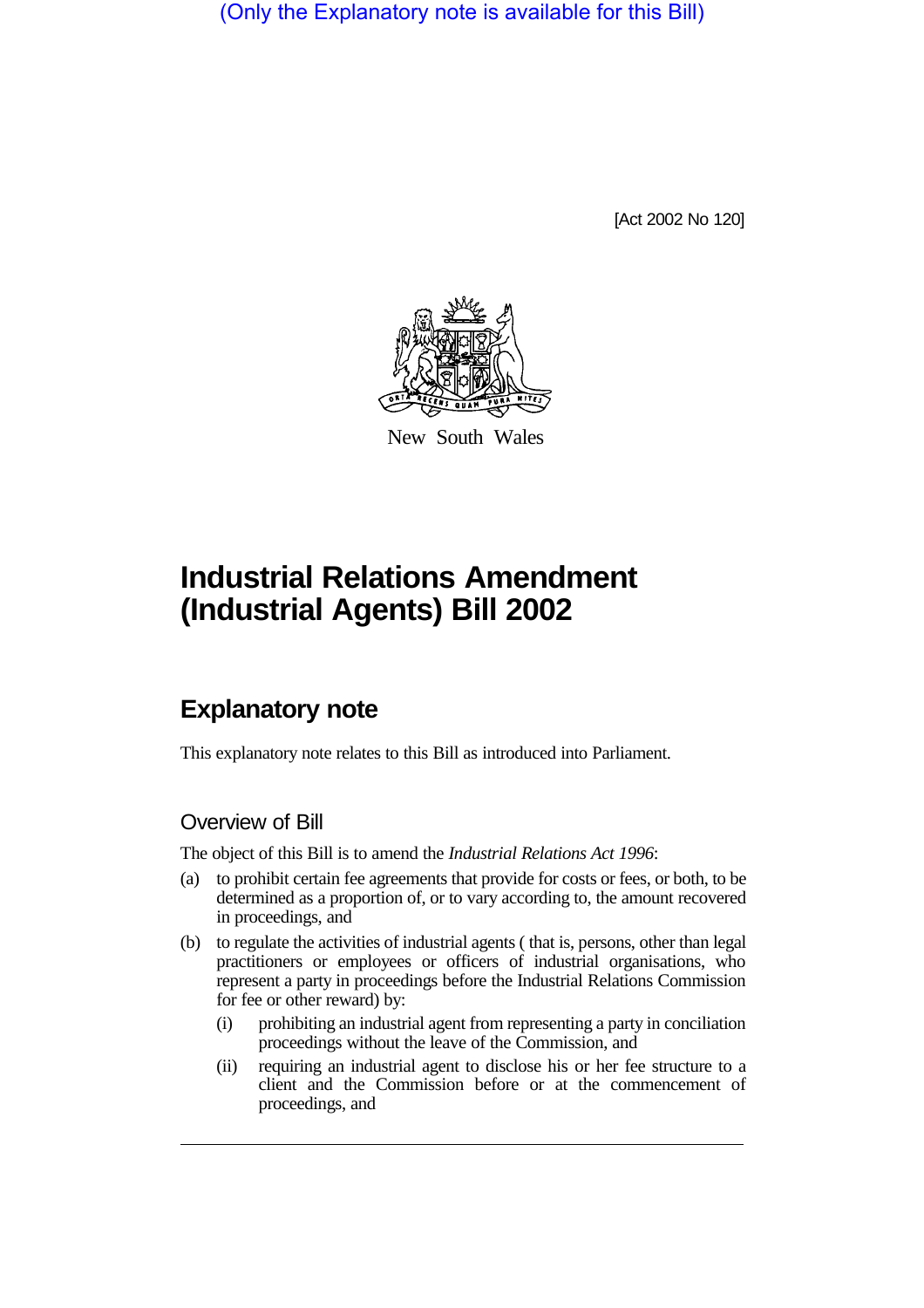Industrial Relations Amendment (Industrial Agents) Bill 2002 [Act 2002 No 120]

Explanatory note

- (iii) making payments to industrial agents an ineffective means of extinguishing the rights or liabilities of an applicant or employer arising from proceedings under Part 6 of Chapter 2, and
- (iv) requiring an industrial agent representing an applicant or an employer in proceedings under Part 6 of Chapter 2 in which compensation is sought to certify that there are reasonable grounds for believing, on the basis of provable facts, that there is a reasonable prospect of success in the proceedings.

### Outline of provisions

**Clause 1** sets out the name (also called the short title) of the proposed Act.

**Clause 2** provides for the commencement of the proposed Act on a day or days to be appointed by proclamation.

**Clause 3** is a formal provision giving effect to the amendments to the *Industrial Relations Act 1996* set out in Schedule 1.

### **Schedule 1 Amendments**

**Schedule 1** contains the amendments to the *Industrial Relations Act 1996* described in the Overview of the Bill.

#### **Industrial agents**

**Schedule 1 [10]** amends the Dictionary to the Act to insert definitions of *industrial agent* and *industrial agent service*. An *industrial agent* means a person (other than a legal practitioner or an employee or officer of an industrial organisation) who represents a party in proceedings before the Commission for fee or other reward. An *industrial agent service* means any service performed by a person in the person's capacity as an industrial agent.

**Schedule 1 [1]** inserts sections 90A and 90B into the Act.

Proposed section 90A prevents an industrial agent from representing an applicant or employer in proceedings on a claim under Part 6 of Chapter 2 of the Act in which an order for compensation is sought unless the agent has filed a certificate with the Industrial Registrar certifying that the agent has reasonable grounds for believing, on the basis of provable facts, that the applicant's claim or employer's response to the claim has reasonable prospects of success.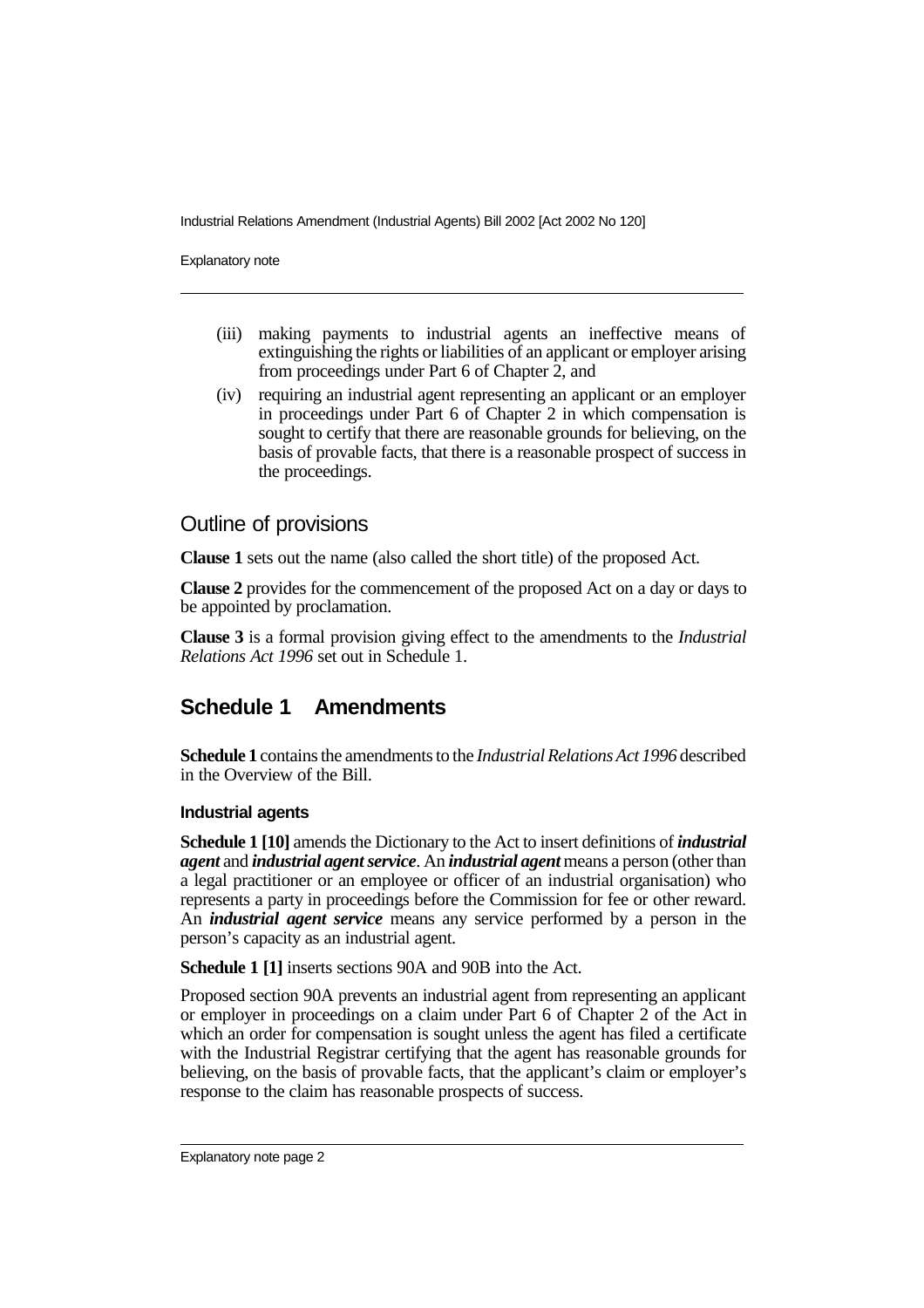Industrial Relations Amendment (Industrial Agents) Bill 2002 [Act 2002 No 120]

Explanatory note

**Schedule 1 [3]** amends section 181 of the Act to enable the Commission to make a costs order against an industrial agent who fails to file a certificate as required by proposed section 90A or who files a certificate certifying that the agent has reasonable grounds for believing, on the basis of provable facts, that the applicant's claim or employer's response to the claim has reasonable prospects of success when the agent does not have such grounds for believing that the claim or response has reasonable prospects of success.

Proposed section 90B makes payments to industrial agents made after the commencement of the section an ineffective means of extinguishing the rights or liabilities of an applicant or employer arising from a proceeding under Part 6 of Chapter 2 of the Act.

**Schedule 1 [2]** amends section 166 of the Act to prohibit an industrial agent from representing a party in any conciliation proceedings without the leave of the Commission.

#### **Disclosure of costs and costs agreements**

**Schedule 1 [4]** inserts section 181A into the Act.

Proposed section 181A is based on the provisions of Division 2 (Disclosure of matters relating to costs) of Part 11 of the *Legal Profession Act 1987*.

Proposed section 181A requires an industrial agent who acts for a client in proceedings before the Commission to disclose to the client and the Commission in accordance with the section the basis of the costs to be charged for any industrial agent services provided by him or her in the proceedings and specifies certain matters that must be disclosed.

If an industrial agent fails to make a disclosure to a client in accordance with the section, the client need not pay the costs of the representation and the industrial agent may not maintain proceedings for the recovery of the costs.

Proposed section 181A requires a disclosure to be made at or before the commencement of the proceedings in which the industrial agent is representing the client. It must be in writing and be in clear plain language. It may be made separately or in a costs agreement or in any other contract relating to the representation of the client in the proceedings. A disclosure is not required to be made under the section when it would not be reasonable to require it.

Provision is made for the making of regulations for or with respect to the information to be disclosed under the section and when it would not be reasonable to require a disclosure to be made under that section.

**Schedule 1 [5]** inserts section 406A into the Act.